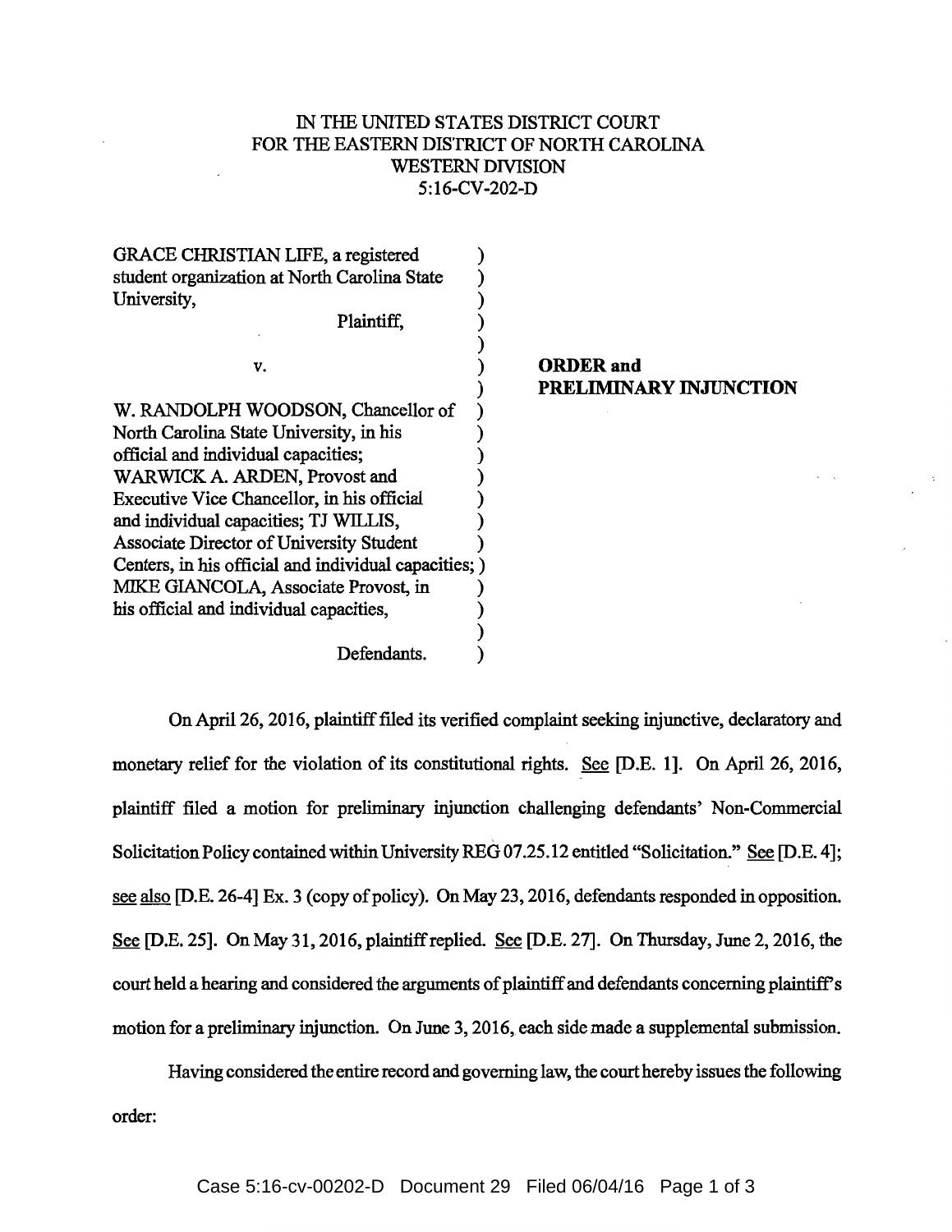1. For purposes of this order and preliminary injunction, the court adopts the factual allegations in paragraphs  $1-129$  of plaintiff's verified complaint as its own findings of fact. See  $[D.E. 1]$   $[1 - 129]$ .

2. The court has considered plaintiff's request for a preliminary injunction under the governing standard. See, e.g., Winter v. Nat. Res. Def. Council, Inc., 555 U.S. 7, 20 (2008); Centro Tepeyac v. Montgomery Cty., 722 F.3d 184, 188 (4th Cir. 2013) (en bane); Real Truth About Obama. Inc. v. FEC, 575 F.3d 342, 346 (4th Cir. 2009), vacated on other grounds, *559* U.S. 1089 (2010), reissued in relevant part, 607 F.3d 355 (4th Cir. 2010) (per curiam). Plaintiff has established that (1) it is likely to succeed on the merits of its claim that North Carolina State University's Non-Commercial Solicitation policy (including the permit requirement in the policy) facially violates the First Amendment; (2) it is likely to suffer irreparable harm absent preliminary relief; (3) the balance of the equities tips in plaintiff's favor; and ( 4) a preliminary injunction is in the public interest. See Cox v. City of Charleston, 416 F.3d 281, 283-87 (4th Cir. 2005); see also Ward v. Rock Against Racism, 491 U.S. 781, 799-803 (1989); Widmar v. Vincent, 454 U.S. 263, 267 n.5 (1981); Niemotko v. State of Md., 340 U.S. 268, 271-72 (1951); Bowman v. White, 444 F.3d 967, 972-73, 978-83 (8th Cir. 2006); Centro Tepeyac, 722 F.3d at 188-92; Knowles v. City of Waco, 462 F.3d 430,436 (5th Cir. 2006); ACLU v. Mote, 423 F.3d 438, 444 (4th Cir. 2005).

3. Defendants are enjoined from requiring any student, student group, or off-campus guest sponsored by a student or student group to obtain a permit for Non-Commercial Solicitation as currently required by University REG 07.25.12 entitled "Solicitation" on the North Carolina State University campus, except that defendants may apply current University Housing Facilities restrictions on Non-Commercial Solicitation to (A) require non-residents to obtain a permit before distributing leaflets, brochures, or other written material in University Housing Facilities, and (B)